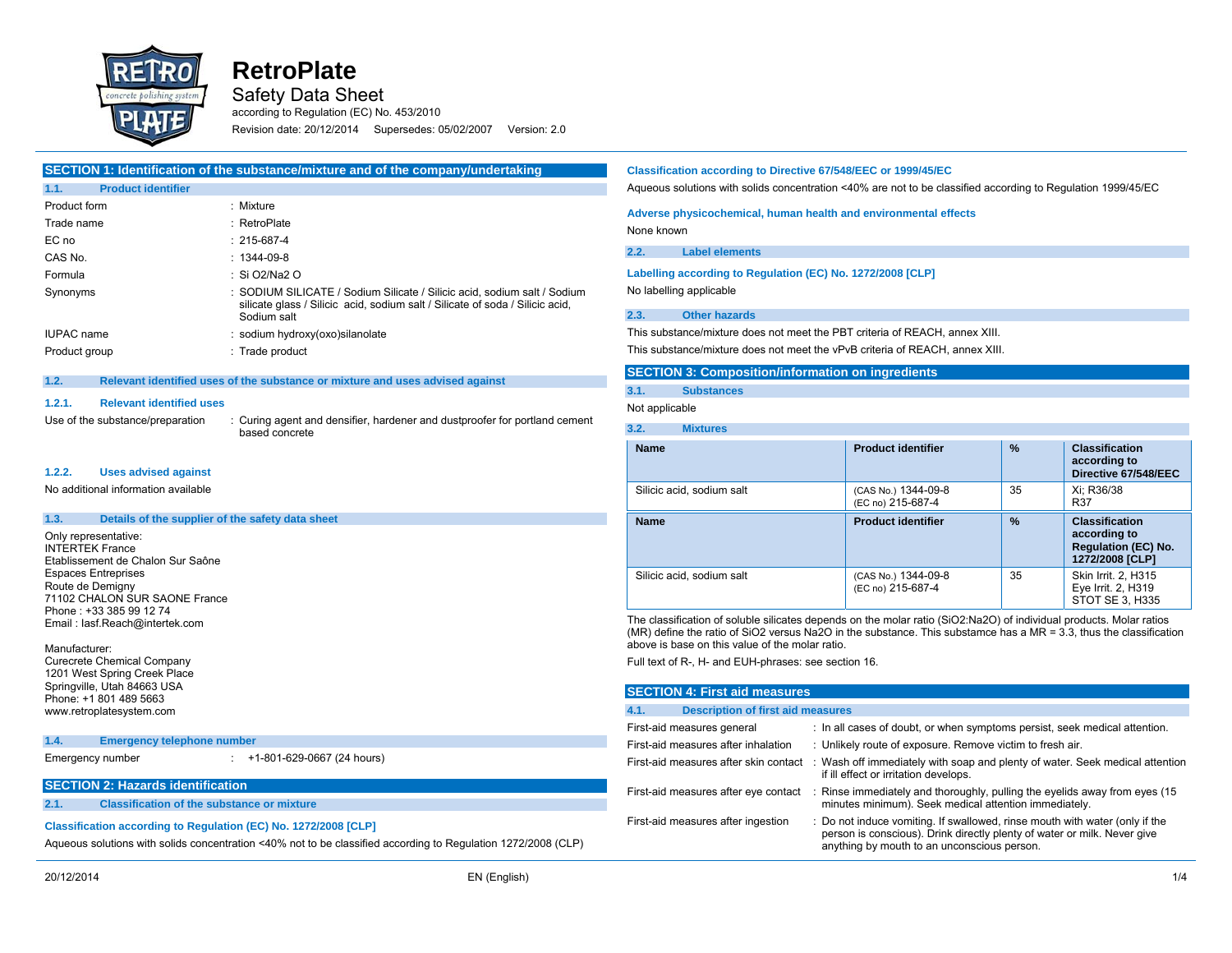## Safety Data Sheet

according to Regulation (EC) No. 453/2010

| 4.2. |  | Most important symptoms and effects, both acute and delayed |
|------|--|-------------------------------------------------------------|
|      |  |                                                             |

| Symptoms/injuries after inhalation   | : Breathing of atomized mist may cause bronchial irritation (caustic).<br>Symptoms may include burning and itching in nose and throat. |
|--------------------------------------|----------------------------------------------------------------------------------------------------------------------------------------|
| Symptoms/injuries after skin contact | Repeated or prolonged skin contact may cause dermatitis and defatting.<br>irritation (itching, redness, blistering).                   |
| Symptoms/injuries after eye contact  | symptoms may include stinging, tearing, redness, swelling and blurred<br>vision.                                                       |

### **4.3. Indication of any immediate medical attention and special treatment needed**

Treat symptomatically. High pH, caustic.

#### **SECTION 5: Firefighting measures**

| 5.1. |  | <b>Extinguishing media</b> |  |
|------|--|----------------------------|--|
|      |  |                            |  |

| Suitable extinguishing media: | : Use fire-extinguishing media appropriate for surrounding materials. |
|-------------------------------|-----------------------------------------------------------------------|
|                               |                                                                       |

| 5.2.        |                                | Special hazards arising from the substance or mixture |
|-------------|--------------------------------|-------------------------------------------------------|
| Fire hazard |                                | : Not combustible.                                    |
| 5.3.        | <b>Advice for firefighters</b> |                                                       |

Protective equipment for firefighters : Extra personal protection: complete protective clothing including self-

contained breathing apparatus.

#### **SECTION 6: Accidental release measures**

| 6.1.                 | Personal precautions, protective equipment and emergency procedures |                                                                                                                                                                           |  |
|----------------------|---------------------------------------------------------------------|---------------------------------------------------------------------------------------------------------------------------------------------------------------------------|--|
| 6.1.1.               | For non-emergency personnel                                         |                                                                                                                                                                           |  |
| Protective equipment |                                                                     | : Wear protective clothing as described in Section 8 of this safety data sheet.                                                                                           |  |
|                      | Emergency procedures                                                | : Avoid contact with skin and eyes. Do not allow to enter drains or water<br>courses. Dilute with plenty of water.                                                        |  |
| 6.1.2.               | For emergency responders                                            |                                                                                                                                                                           |  |
| Protective equipment |                                                                     | : Wear protective clothing as described in Section 8 of this safety data sheet.                                                                                           |  |
|                      | Emergency procedures                                                | : Avoid contact with skin and eyes. Do not allow to enter drains or water<br>courses. Dilute with plenty of water.                                                        |  |
| 6.2.                 | <b>Environmental precautions</b>                                    |                                                                                                                                                                           |  |
|                      | No additional information available                                 |                                                                                                                                                                           |  |
| 6.3.                 |                                                                     | Methods and material for containment and cleaning up                                                                                                                      |  |
| For containment      |                                                                     | : contain the discharged material. Contain and collect as any solid.                                                                                                      |  |
|                      | Methods for cleaning up                                             | : Contain large spills to maximize product recovery or disposal. Place the<br>adsorbed material into containers and remove to a safe place. Dilute<br>residue with water. |  |
| Other information    |                                                                     | : The diluted reaction product, following reaction on the concrete surface, is                                                                                            |  |

#### **6.4. Reference to other sections**

Refer to sections 8 and 13.

## **SECTION 7: Handling and storage 7.1. Precautions for safe handling**  Precautions for safe handling : Avoid breathing dust, mist or spray. Avoid contact with skin, eyes and clothes.

| Hygiene measures                    | : Handle in accordance with good industrial hygiene and safety practice.<br>Wash hands thoroughly after handling.                  |
|-------------------------------------|------------------------------------------------------------------------------------------------------------------------------------|
| 7.2.                                | Conditions for safe storage, including any incompatibilities                                                                       |
| Storage condition(s)                | : Keep container closed when not in use. Store in original container. Store<br>away from freezing (avoid freezing during storage). |
| Incompatible materials              | : Aluminum and other light metals and their alloys.                                                                                |
| Storage temperature                 | : $\leq 70$ °C                                                                                                                     |
| Specific end use(s)<br>7.3.         |                                                                                                                                    |
| No additional information available |                                                                                                                                    |

| <b>SECTION 8: Exposure controls/personal protection</b> |                           |  |
|---------------------------------------------------------|---------------------------|--|
| 8.1.<br><b>Control parameters</b>                       |                           |  |
| Silicic acid. sodium salt (1344-09-8)                   |                           |  |
| DNEL/DMEL (Workers)                                     |                           |  |
| Long-term - systemic effects, dermal                    | 1.59 mg/kg bodyweight/day |  |
| Long-term - systemic effects,<br>inhalation             | 5.61 mg/m <sup>3</sup>    |  |
| DNEL/DMEL (General population)                          |                           |  |
| Long-term - systemic effects, oral                      | 0.8 mg/kg bodyweight/day  |  |
| Long-term - systemic effects,<br>inhalation             | 1.38 mg/m <sup>3</sup>    |  |
| Long-term - systemic effects, dermal                    | 0.8 mg/kg bodyweight/day  |  |

#### **8.2. Exposure controls**

Appropriate engineering controls : Use low-pressure sprayer. Avoid the formation of mists in the atmosphere. If generating aerosol cannot be avoided, provide adequate ventilation and exhaust in the work area.

Personal protective equipment : Gloves. Protective goggles.



- Hand protection **in the case of the Hand protective gloves**.
- Eye protection : Use splash goggles when eye contact due to splashing is possible.
- Skin and body protection : Wear suitable protective clothing. Wear long sleeves.
- Respiratory protection : In case of insufficient ventilation, wear suitable respiratory equipment. Approved dust or mist respirator should be used if airborne particles are generated when handling this material.

| <b>SECTION 9: Physical and chemical properties</b> |                                                       |  |  |
|----------------------------------------------------|-------------------------------------------------------|--|--|
| 9.1.                                               | Information on basic physical and chemical properties |  |  |
| Physical state                                     | : Liguid                                              |  |  |
| Appearance                                         | : viscous liquid.                                     |  |  |
| Colour                                             | : yellow.                                             |  |  |
| odour                                              | : Odourless.                                          |  |  |
| Odour threshold                                    | : No data available                                   |  |  |
|                                                    |                                                       |  |  |

generally recognized as safe. If spilled, may cause the floor to be slippery.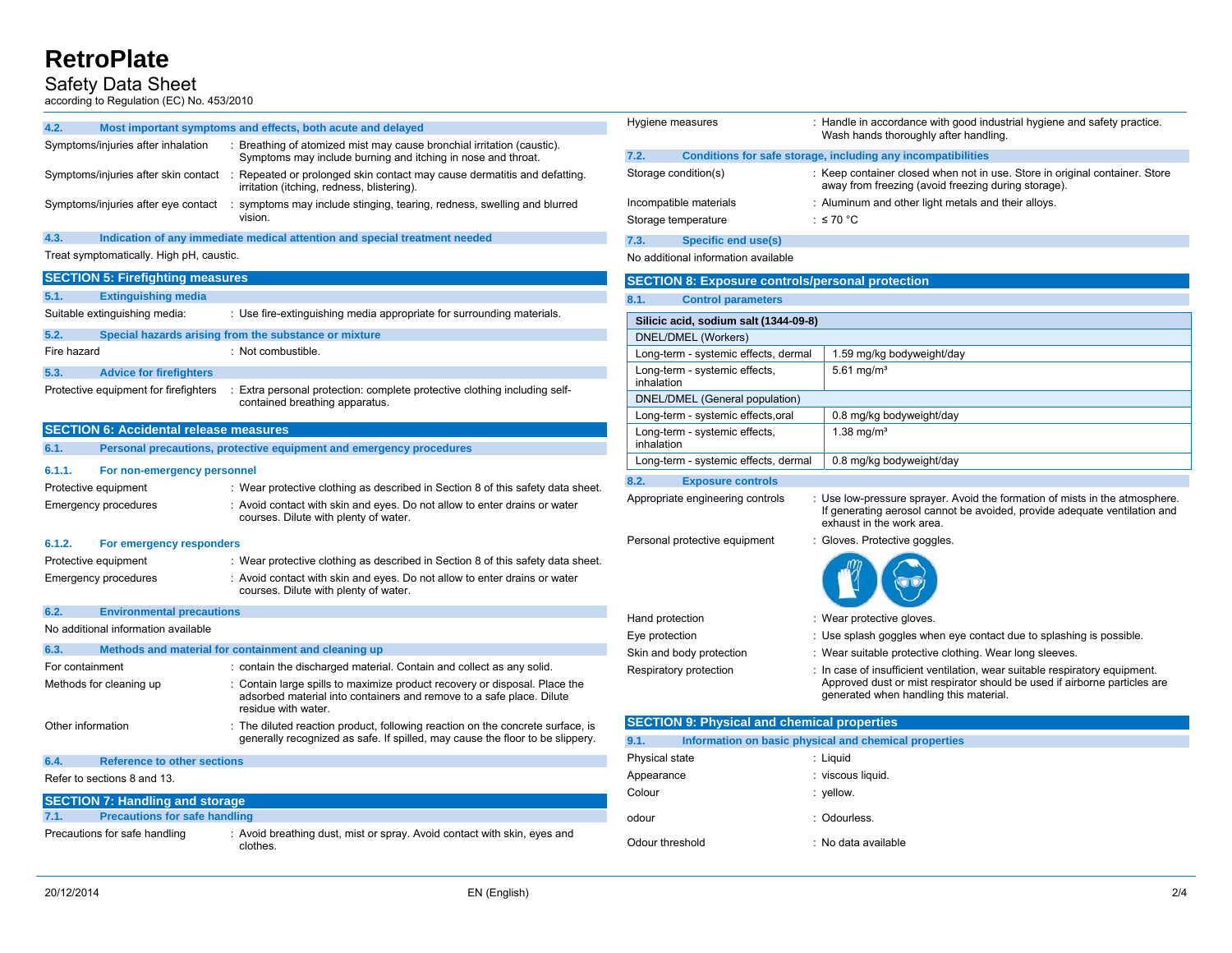# Safety Data Sheet

according to Regulation (EC) No. 453/2010

| pH                                                 | $: 11.3 - 11.6$                                                                       | 10.5.<br><b>Incompatible materials</b>                                                                                                                                                                                            |                                                                                                                         |  |
|----------------------------------------------------|---------------------------------------------------------------------------------------|-----------------------------------------------------------------------------------------------------------------------------------------------------------------------------------------------------------------------------------|-------------------------------------------------------------------------------------------------------------------------|--|
| Relative evaporation rate<br>(butylacetate=1)      | : No data available                                                                   | Reacts with aluminum and other light metals and their alloys, with zinc and tin by forming hydrogen peroxide which,<br>together with air, can form explosive mixtures. The product adheres to and etches glass walls. The product |                                                                                                                         |  |
| Melting point                                      | : Not applicable                                                                      | decomposes when mixed with acids releasing silicic acid.                                                                                                                                                                          |                                                                                                                         |  |
| Solidification point                               | : No data available                                                                   | 10.6.<br><b>Hazardous decomposition products</b>                                                                                                                                                                                  |                                                                                                                         |  |
|                                                    |                                                                                       | None known.                                                                                                                                                                                                                       |                                                                                                                         |  |
| Boiling point                                      | : 110 °C                                                                              | <b>SECTION 11: Toxicological information</b>                                                                                                                                                                                      |                                                                                                                         |  |
| Flash point                                        | : Not flammable.                                                                      | 11.1.<br>Information on toxicological effects                                                                                                                                                                                     |                                                                                                                         |  |
| Self ignition temperature                          | : Not applicable                                                                      | Acute toxicity<br>: Not classified                                                                                                                                                                                                |                                                                                                                         |  |
| Decomposition temperature                          | : No data available                                                                   | Silicic acid, sodium salt (1344-09-8)<br>LD50 oral rat                                                                                                                                                                            | 1153 mg/kg                                                                                                              |  |
| Flammability (solid, gas)                          | : No data available                                                                   | LD50 dermal rabbit                                                                                                                                                                                                                | > 4640 mg/kg                                                                                                            |  |
| Vapour pressure                                    | : 23.7 mm Hg (at -4 $^{\circ}$ C)                                                     | ATE (oral)                                                                                                                                                                                                                        | 1153 mg/kg                                                                                                              |  |
|                                                    |                                                                                       | Skin corrosion/irritation                                                                                                                                                                                                         | : Not classified                                                                                                        |  |
| Relative vapour density at 20 °C                   | : $0.999$ (at -4 °C)                                                                  |                                                                                                                                                                                                                                   | pH: 11.3 - 11.6                                                                                                         |  |
| Relative density                                   | : No data available                                                                   | Serious eye damage/irritation                                                                                                                                                                                                     | : Not classified<br>pH: 11.3 - 11.6                                                                                     |  |
|                                                    |                                                                                       | Respiratory or skin sensitisation                                                                                                                                                                                                 | : Not classified                                                                                                        |  |
| Density<br>Solubility                              | : 1.45 - 1.55 (at 20 °C)<br>: Water: ca 100% Material highly soluble in water.        | Germ cell mutagenicity                                                                                                                                                                                                            | : Not classified                                                                                                        |  |
| Log Pow                                            | : No data available                                                                   | Carcinogenicity                                                                                                                                                                                                                   | : Not classified                                                                                                        |  |
|                                                    |                                                                                       | Reproductive toxicity                                                                                                                                                                                                             | : Not classified                                                                                                        |  |
| Log Kow                                            | : No data available                                                                   | Specific target organ toxicity (single                                                                                                                                                                                            | : Not classified                                                                                                        |  |
| Viscosity, kinematic                               | : No data available                                                                   | exposure)                                                                                                                                                                                                                         |                                                                                                                         |  |
| Viscosity, dynamic                                 | : No data available                                                                   | Specific target organ toxicity<br>(repeated exposure)                                                                                                                                                                             | : Not classified                                                                                                        |  |
| <b>Explosive properties</b>                        | : Not explosive as none of the components is classified as explosive or<br>oxidizing. | Aspiration hazard                                                                                                                                                                                                                 | : Not classified                                                                                                        |  |
|                                                    |                                                                                       |                                                                                                                                                                                                                                   |                                                                                                                         |  |
| Oxidising properties                               | : None of the components is classified for oxidizing properties.                      | <b>SECTION 12: Ecological information</b><br>12.1.<br><b>Toxicity</b>                                                                                                                                                             |                                                                                                                         |  |
| <b>Explosive limits</b>                            | : No data available                                                                   |                                                                                                                                                                                                                                   |                                                                                                                         |  |
|                                                    |                                                                                       | Silicic acid, sodium salt (1344-09-8)                                                                                                                                                                                             |                                                                                                                         |  |
| 9.2.<br><b>Other information</b>                   |                                                                                       | LC50 fishes 1<br>EC50 Daphnia 1                                                                                                                                                                                                   | 3185 mg/l (Exposure time: 96 h - Species: Brachydanio rerio)<br>216 mg/l (Exposure time: 96 h - Species: Daphnia magna) |  |
| No additional information available                |                                                                                       |                                                                                                                                                                                                                                   |                                                                                                                         |  |
|                                                    |                                                                                       | 12.2.<br><b>Persistence and degradability</b><br>No additional information available                                                                                                                                              |                                                                                                                         |  |
| <b>SECTION 10: Stability and reactivity</b>        |                                                                                       |                                                                                                                                                                                                                                   |                                                                                                                         |  |
| 10.1.<br><b>Reactivity</b>                         |                                                                                       | 12.3.<br><b>Bioaccumulative potential</b>                                                                                                                                                                                         |                                                                                                                         |  |
| No additional information available                |                                                                                       | Silicic acid, sodium salt (1344-09-8)                                                                                                                                                                                             |                                                                                                                         |  |
| 10.2.<br><b>Chemical stability</b>                 |                                                                                       | BCF fishes 1                                                                                                                                                                                                                      | (no bioaccumulation expected)                                                                                           |  |
| Stable.                                            |                                                                                       | <b>Mobility in soil</b><br>12.4.                                                                                                                                                                                                  |                                                                                                                         |  |
| 10.3.<br><b>Possibility of hazardous reactions</b> |                                                                                       | No additional information available                                                                                                                                                                                               |                                                                                                                         |  |
| No additional information available                |                                                                                       | 12.5.<br><b>Results of PBT and vPvB assessment</b>                                                                                                                                                                                |                                                                                                                         |  |
| <b>Conditions to avoid</b><br>10.4.                |                                                                                       | Silicic acid, sodium salt (1344-09-8)                                                                                                                                                                                             |                                                                                                                         |  |
| None known.                                        |                                                                                       | This substance/mixture does not meet the PBT criteria of REACH, annex XIII.                                                                                                                                                       |                                                                                                                         |  |